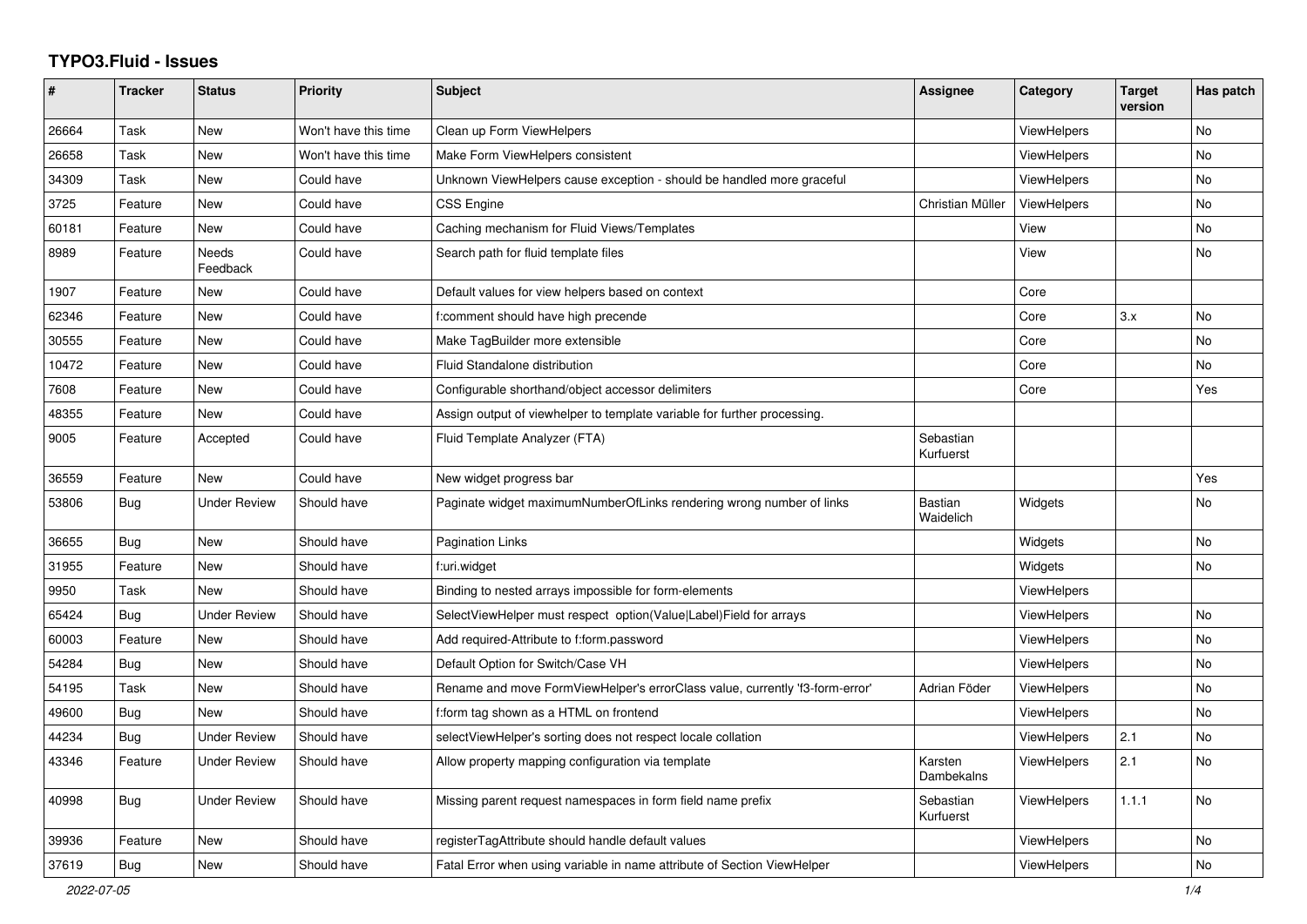| #     | <b>Tracker</b> | <b>Status</b>            | <b>Priority</b> | Subject                                                                                                | <b>Assignee</b>             | Category           | <b>Target</b><br>version | Has patch |
|-------|----------------|--------------------------|-----------------|--------------------------------------------------------------------------------------------------------|-----------------------------|--------------------|--------------------------|-----------|
| 36662 | Bug            | <b>Needs</b><br>Feedback | Should have     | Checked state isn't always correct when property is collection                                         | Kevin Ulrich<br>Moschallski | ViewHelpers        | 1.1.1                    | No        |
| 36410 | Feature        | New                      | Should have     | Allow templates to send arguments back to layout                                                       |                             | ViewHelpers        |                          | No        |
| 34682 | Bug            | <b>Under Review</b>      | Should have     | Radio Button missing checked on validation error                                                       |                             | ViewHelpers        |                          | No        |
| 10911 | Task           | New                      | Should have     | Tx_Fluid_ViewHelpers_Form_AbstractFormViewHelper->renderHiddenIdentityField<br>should be more reliable |                             | <b>ViewHelpers</b> |                          | No        |
| 8648  | Bug            | New                      | Should have     | format.crop ViewHelper should support all features of the crop stdWrap function                        |                             | ViewHelpers        |                          | No        |
| 8491  | Task           | Needs<br>Feedback        | Should have     | link.action and uri.action differ in absolute argument                                                 | Karsten<br>Dambekalns       | ViewHelpers        |                          | No        |
| 5933  | Feature        | Accepted                 | Should have     | Optional section rendering                                                                             | Sebastian<br>Kurfuerst      | <b>ViewHelpers</b> |                          | No        |
| 58862 | Bug            | Needs<br>Feedback        | Should have     | FormViewHelper doesn't accept NULL as value for \$arguments                                            | Bastian<br>Waidelich        | ViewHelpers        |                          | Yes       |
| 30937 | Bug            | New                      | Should have     | CropViewHelper stringToTruncate can't be supplied so it can't be easily extended                       |                             | ViewHelpers        |                          | Yes       |
| 46289 | Bug            | Needs<br>Feedback        | Should have     | Enable Escaping Interceptor in XML request format                                                      |                             | View               | 2.0.1                    | No        |
| 45394 | Task           | New                      | Should have     | Forwardport Unit test for standalone view                                                              |                             | View               |                          | No        |
| 43072 | Task           | New                      | Should have     | Remove TOKENS for adding templates fallback in Backporter                                              |                             | View               |                          | No        |
| 4704  | Feature        | <b>New</b>               | Should have     | Improve parsing exception messages                                                                     |                             | Core               |                          |           |
| 46257 | Feature        | <b>Under Review</b>      | Should have     | Add escape sequence support for Fluid                                                                  |                             | Core               |                          | No        |
| 39990 | Bug            | New                      | Should have     | Same form twice in one template: hidden fields for empty values are only rendered<br>once              |                             | Core               |                          | No        |
| 33394 | Feature        | <b>Needs</b><br>Feedback | Should have     | Logical expression parser for BooleanNode                                                              | <b>Tobias Liebig</b>        | Core               |                          | <b>No</b> |
| 12863 | Bug            | New                      | Should have     | Attributes of a viewhelper can't contain a '-'                                                         | Sebastian<br>Kurfuerst      | Core               |                          | No        |
| 3481  | Bug            | New                      | Should have     | Use ViewHelperVariableContainer in PostParseFacet                                                      |                             | Core               |                          | No        |
| 32035 | Task           | New                      | Should have     | Improve fluid error messages                                                                           |                             | Core               |                          | Yes       |
| 52536 | Bug            | <b>Under Review</b>      | Should have     | Errorclass not set if no property-attribute set                                                        |                             |                    |                          |           |
| 45345 | Feature        | Needs<br>Feedback        | Should have     | Easy to use comments for fluid that won't show in output                                               |                             |                    |                          |           |
| 13045 | Bug            | New                      | Should have     | Entity decode of strings are different between if-conditions and output of variable                    |                             |                    |                          |           |
| 9514  | Feature        | New                      | Should have     | Support explicit Array Arguments for ViewHelpers                                                       |                             |                    |                          |           |
| 60271 | Feature        | New                      | Should have     | Paginate viewhelper, should also support arrays                                                        |                             |                    |                          | No        |
| 58983 | Bug            | New                      | Should have     | format.date does not respect linebreaks and throws exception                                           |                             |                    |                          | No        |
| 58921 | <b>Bug</b>     | New                      | Should have     | f:form.* VHs crash if NOT inside f:form but followed by f:form                                         |                             |                    |                          | No        |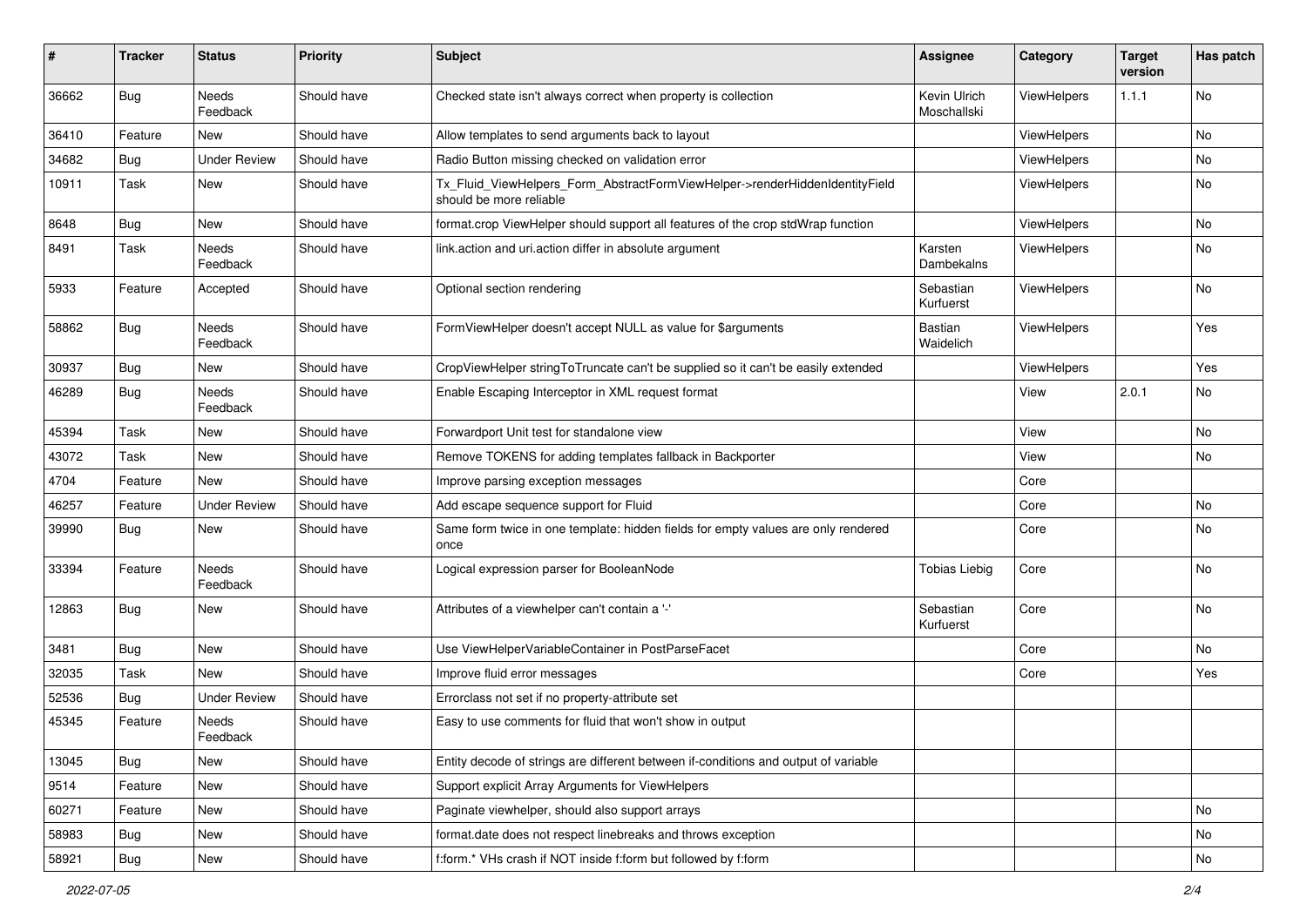| #     | <b>Tracker</b> | <b>Status</b>            | <b>Priority</b> | <b>Subject</b>                                                                                              | Assignee               | Category | <b>Target</b><br>version | Has patch |
|-------|----------------|--------------------------|-----------------|-------------------------------------------------------------------------------------------------------------|------------------------|----------|--------------------------|-----------|
| 56237 | Task           | <b>New</b>               | Should have     | in-line (Condition) ViewHelpers should not evaluate on parsing                                              |                        |          |                          | <b>No</b> |
| 55008 | Bug            | <b>Under Review</b>      | Should have     | Interceptors should be used in Partials                                                                     | Christian Müller       |          |                          | No        |
| 52640 | Feature        | <b>Under Review</b>      | Should have     | Create an Unless View Helper as opposite to the If View Helper                                              | Marc Neuhaus           |          |                          | No        |
| 52591 | Bug            | New                      | Should have     | The Pagination Widget broken for joined objects                                                             |                        |          |                          | No        |
| 52419 | Bug            | <b>New</b>               | Should have     | Wrong PHPDocs notation for default value inline f:translate viewhelper                                      |                        |          | 2.0                      | No        |
| 51277 | Feature        | <b>New</b>               | Should have     | ViewHelper context should be aware of actual file occurrence                                                |                        |          |                          | No        |
| 50888 | Bug            | <b>Under Review</b>      | Should have     | WSOD by changing name of section and if Fluid caches are generated                                          |                        |          |                          | No        |
| 49756 | Feature        | <b>Under Review</b>      | Should have     | Select values by array key in checkbox viewhelper                                                           |                        |          |                          | No        |
| 47669 | Task           | <b>New</b>               | Should have     | FormViewHelper does not define the default request method                                                   |                        |          |                          | No        |
| 47006 | <b>Bug</b>     | <b>Under Review</b>      | Should have     | widget identifier are not unique                                                                            |                        |          |                          | No        |
| 46545 | Feature        | New                      | Should have     | Better support for arrays in options of SelectViewHelper                                                    |                        |          |                          | No        |
| 46091 | Task           | <b>Needs</b><br>Feedback | Should have     | Show source file name and position on exceptions during parsing                                             |                        |          |                          | No        |
| 45153 | Feature        | New                      | Should have     | f:be.menus.actionMenuItem - Detection of the current select option is insufficient                          |                        |          |                          | No        |
| 43071 | Task           | <b>New</b>               | Should have     | Remove TOKENS for adding fallback teplates in B                                                             |                        |          |                          | <b>No</b> |
| 42743 | Task           | New                      | Should have     | Remove inline style for hidden form fields                                                                  |                        |          |                          | No        |
| 42397 | Feature        | <b>New</b>               | Should have     | Missing viewhelper for general links                                                                        |                        |          |                          | No        |
| 40081 | Feature        | <b>New</b>               | Should have     | Allow assigned variables as keys in arrays                                                                  |                        |          |                          | <b>No</b> |
| 38130 | Feature        | New                      | Should have     | Checkboxes and multiple select fields should have an assignable default value                               |                        |          |                          | No        |
| 37095 | Feature        | New                      | Should have     | It should be possible to set a different template on a Fluid TemplateView inside an<br>action               | Christopher<br>Hlubek  |          |                          | No        |
| 33215 | Feature        | <b>New</b>               | Should have     | RFC: Dynamic values in ObjectAccess paths                                                                   |                        |          |                          | No        |
| 28554 | Bug            | <b>New</b>               | Should have     | (v4) implement feature flag to disable caching                                                              |                        |          |                          | No        |
| 28553 | Bug            | <b>New</b>               | Should have     | improve XHProf test setup                                                                                   |                        |          |                          | No        |
| 28552 | Bug            | <b>New</b>               | Should have     | (v5) write ViewHelper test for compiled run; adjust functional test to do two passes<br>(uncached & cached) |                        |          |                          | No        |
| 28551 | Bug            | Accepted                 | Should have     | (v4) backport VHTest                                                                                        | Sebastian<br>Kurfuerst |          |                          | No        |
| 28550 | <b>Bug</b>     | <b>New</b>               | Should have     | (v4) make widgets cacheable, i.e. not implement childnodeaccess interface                                   |                        |          |                          | No        |
| 28549 | Bug            | New                      | Should have     | make widgets cacheable, i.e. not implement childnodeaccess interface                                        |                        |          |                          | No        |
| 3291  | Feature        | Needs<br>Feedback        | Should have     | Cacheable viewhelpers                                                                                       |                        |          |                          | No        |
| 45384 | <b>Bug</b>     | New                      | Must have       | Persisted entity object in widget-configuration cannot be deserialized (after reload)                       |                        | Widgets  | 2.0.1                    | No        |